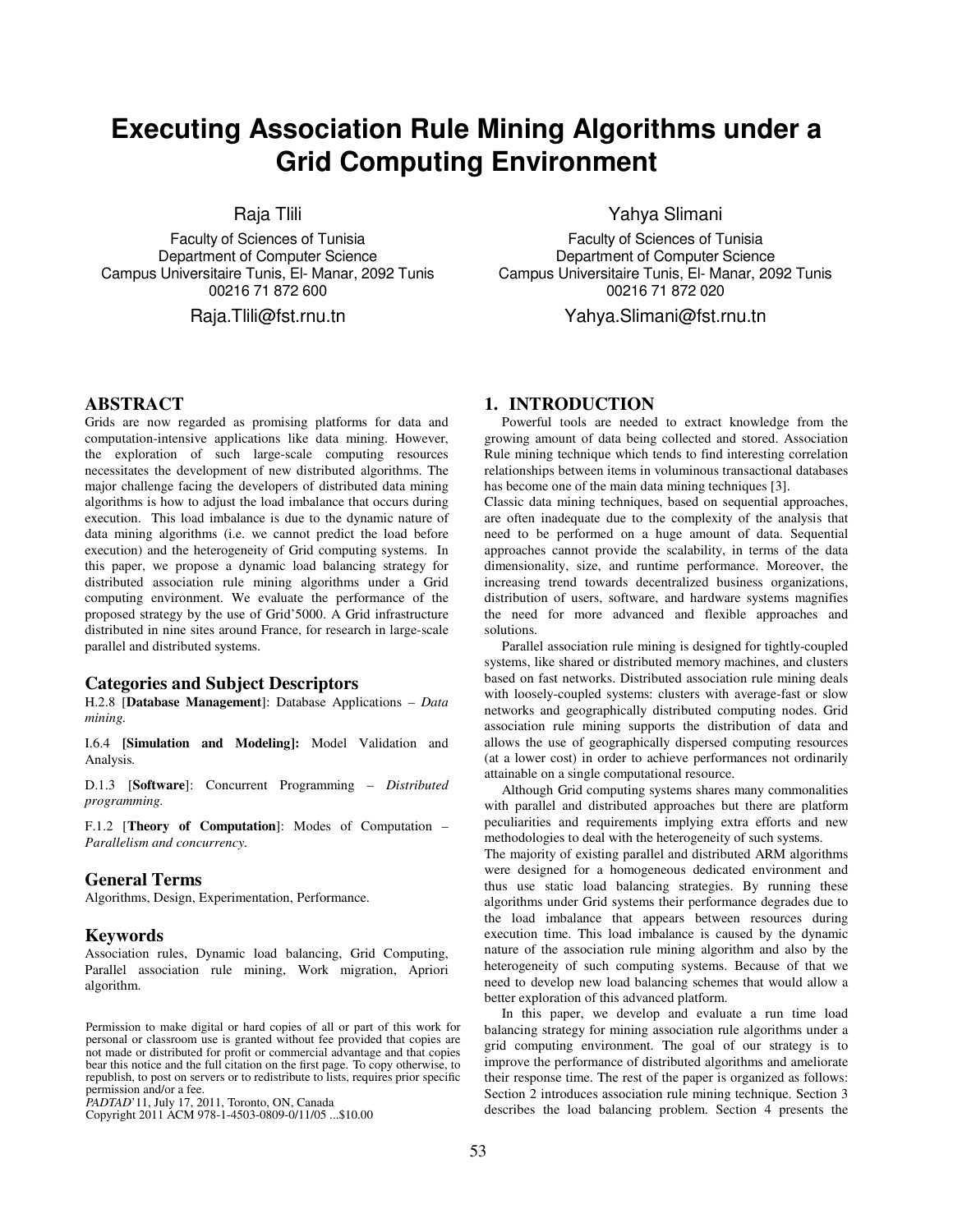system model of a Grid. In section 5, we propose the dynamic load balancing strategy. Experimental results obtained from implementing this strategy are shown in section 6. Finally, the paper concludes with section 7.

# **2. ASSOCIATION RULE MINING TECHNIQUE**

Association rules mining (ARM) finds interesting correlation relationships among a large set of data items. This technique could be applied to a diversity of domains and the knowledge gained can be used in applications ranging from business management, production control, and market analysis, to engineering design and science exploration.

A typical example of this technique is market basket analysis. This process analyses customer buying habits by finding associations between different items that customers place in their "shopping baskets". Such information may be used to plan marketing or advertising strategies, as well as catalog design [3]. Each basket represents a different transaction in the transactional database, associated to this transaction the items bought by a customer. Given a transactional database *D*, an association rule has the form *A=>B,* where *A* and *B* are two itemsets, and *A*∩*B*=∅. The rule's support is the joint probability of a transaction containing both *A* and *B* at the same time, and is given as  $\sigma(AUB)$ . The confidence of the rule is the conditional probability that a transaction contains *B* given that it contains *A* and is given as  $\sigma(AUB)/\sigma(A)$ . A rule is frequent if its support is greater than or equal to a pre-determined minimum support and strong if the confidence is more than or equal to a user specified minimum confidence [3].

Association rule mining is a two-step process:

- 1. The first step consists of finding all frequent itemsets that occur at least as frequently as the fixed minimum support;
- 2. The second step consists of generating strong implication rules from these frequent itemsets.

The overall performance of mining association rules is determined by the first step which is known as the frequent set counting problem [3].

# **2.1 Sequential Association Rule Mining Algorithms**

Many sequential algorithms for solving the frequent set counting problem have been proposed in the literature. We can define two main methods for determining frequent itemsets supports: with candidate itemsets generation [11, 13] and without candidate itemsets generation [5].

Apriori [11] was the first effective algorithm proposed. This algorithm uses a generate-and-test approach which depends on generating candidate itemsets and testing if they are frequent. It uses an iterative approach known as a level-wise search, where *k*itemsets are used to explore  $(k+1)$ -itemsets. During the initial pass over the database the support of all *1-*itemsets is counted. Frequent *1-*itemsets are used to generate all possible candidate *2* itemsets. Then the database is scanned again to obtain the number of occurrences of these candidates, and the frequent *2-*itemsets are selected for the next iteration.

DCI algorithm proposed by Orlando and others [13] is also based on candidate itemsets generation. It adopts a hybrid

approach to compute itemsets supports, by exploiting a countingbased method (with a horizontal database layout) during its first iterations and an intersection-based technique (with a vertical database layout) when the pruned dataset can fit into the main memory.

FP-growth algorithm [5] allows frequent itemsets discovery without candidate itemsets generation. First it builds from the transactional database a compact data structure called the FP-tree then extracts frequent itemsets directly from the FP-tree.

# **2.2 Parallel Association Rule Mining Algorithms**

Association rule mining algorithms suffer from a high computational complexity which derives from the size of its search space and the high demands of data access. Parallelism is expected to relieve these algorithms from the sequential bottleneck, providing the ability to scale the massive datasets, and improving the response time. However, parallelizing these algorithms is not trivial and is facing many challenges including the workload balancing problem. Many parallel algorithms for solving the frequent set counting problem have been proposed. Most of them use Apriori algorithm [11] as fundamental algorithm, because of its success on the sequential setting. The reader could refer to the survey of Zaki on association rules mining algorithms and relative parallelization schemas [7]. Agrawal et al. proposed a broad taxonomy of parallelization strategies that can be adopted for Apriori in [10].

There also exist many grid data mining projects, like Discovery Net, GridMiner, DMGA [9] which provide mechanisms for integration and deployment of classical algorithms on grid. Also the DisDaMin project that deals with data mining issues (as association rules, clustering, etc.) using distributed computing [15].

# **3. THE NEED OF LOAD BALANCING: PROBLEM DESCRIPTION**

Work load balancing is the assignment of work to processors in a way that maximizes application performance [4]. A typical distributed system will have a number of processors working independently with each other. Each processor possesses an initial load, which represents an amount of work to be performed, and each may have a different processing capacity (i.e. different architecture, operating system, CPU speed, memory size and available disk space). To minimize the time needed to perform all tasks, the workload has to be evenly distributed over all processors in a way that minimizes both processor idle time and inter-processor communication.

Work-load balancing process can be generalized into four basic steps:

- 1. Monitoring processor load and state;
- 2. Exchanging workload and state information between processors;
- 3. Decision making;
- 4. Data migration. The decision phase is triggered when the load imbalance is detected to calculate optimal data redistribution.

In the fourth and last phase, data migrates from overloaded processors to underloaded ones. According to different policies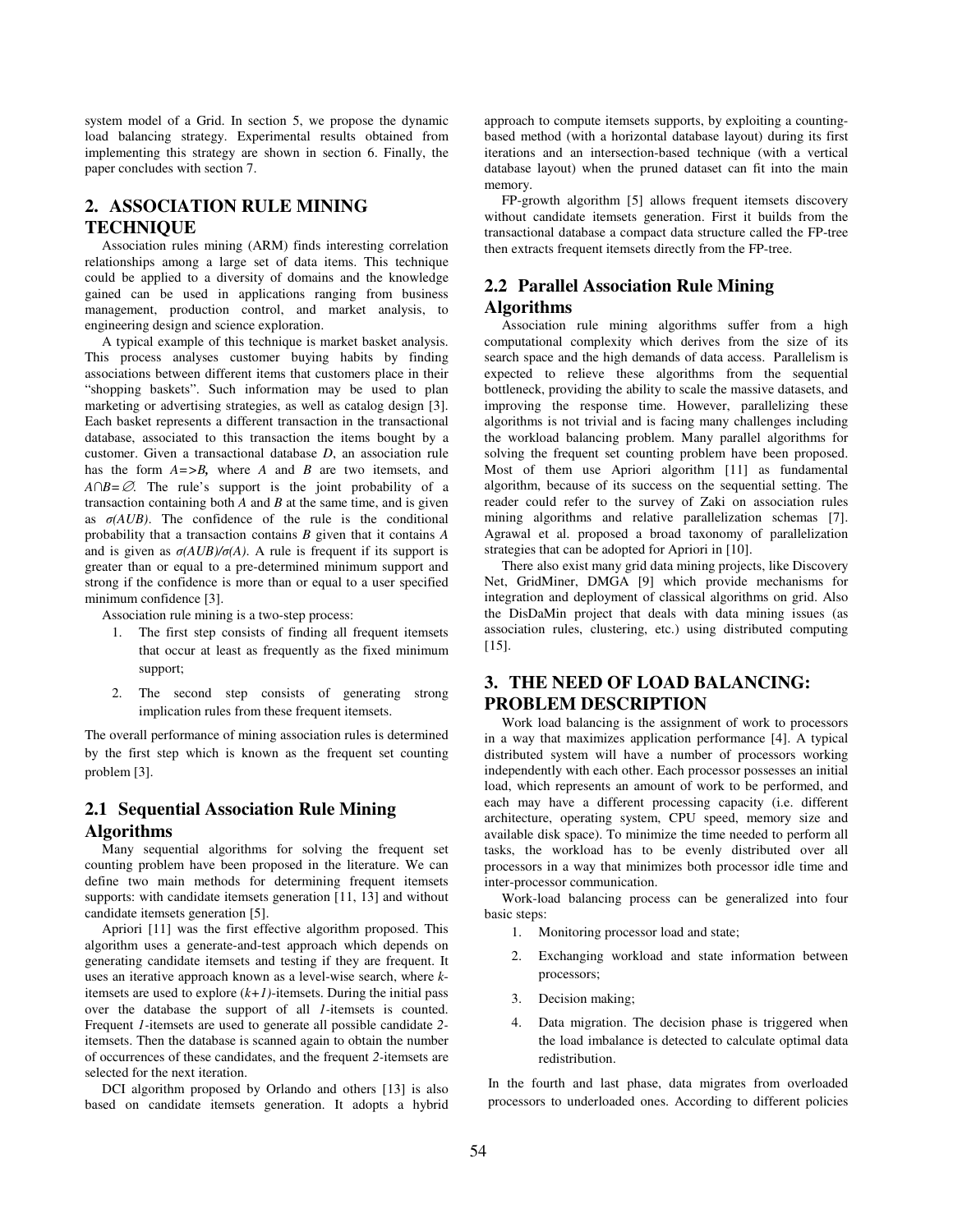used in the previously mentioned phases, Casavant and kuhl [14] classify work-load balancing schemes into three major classes: *(1)* Static versus dynamic load balancing; *(2)* Centralized versus distributed load balancing ; *(3)* Application-level versus systemlevel load balancing.

# **3.1 Load Balancing in Parallel Association Rule Mining Algorithms**

Static load balancing can be used in applications with constant workloads, as a pre-processor to the computation [4]. Other applications require dynamic load balancers that adjust the decomposition as the computation proceeds [4, 6]. This is due to their nature which is characterized by workloads that are unpredictable and change during execution. Data mining is one of these applications.

Parallel association rule mining algorithms have a dynamic nature because of their dependency on the degree of correlation between itemsets in the transactional database which cannot be predictable before execution. Basically, current algorithms assume the homogeneity and stability of the whole system, and new methodologies are needed to handle the previously mentioned issues.

#### **3.2 Load Balancing in Grid Computing**

Although intensive works have been done in load balancing, the different nature of a Grid computing environment from the traditional distributed system, prevent existing static load balancing schemes from benefiting large-scale applications. An excellent survey from Y. Li et al. [17], displays the existing solutions and the new efforts in dynamic load balancing that aim to address the new challenges in Grid.

The work done so far to cope with one or more challenges brought by Grid: heterogeneity, resource sharing, high latency and dynamic system state, can be identified by three categories as mentioned in [17]:

- 1. Repartition methods focus on calculating a new optimized workload distribution based on the current load distribution and system state. Though many variant repartition algorithms try to make balance between the load balance and the migration cost, they share the drawback that stems from the prior knowledge of the workload and system state, and cannot adapt to the system changes. Meanwhile, most algorithms are based on the homogenous processors that are often not the cases in Grid.
- 2. Divisible load theory based schemes arbitrarily partition the workload of the application and distribute it to multiple processors or machines in a linear way, giving a tractable methodology in load distribution modeling both computation and communication. This method takes full consideration of the communication latency in Grid and makes an optimized load distribution decision to achieve the goal of application-level load balancing. However, it suffers from the inability to dynamic changes of the processor utilization rate and fluctuations of network channel, which limited this approach to static load balancing area.

3. Prediction based schemes require accurate estimate of the future computation time and communication cost to establish the performance evaluation model. The experiments set shows that these schemes works well for short-time task but need further investigation in case of long-term applications.

#### **4. GRID MODEL**

In our study we model a Grid as a collection of *T* sites with different computational facilities and storage subsystem. Let  $G=(S_1, S_2,..., S_T)$  denotes a set of sites, where each site  $S_i$  is defined as a vector with three parameters  $S_i = (M_i, \text{Coord}(S_i), L_i)$ , where  $M_i$  is the total number of clusters in  $S_i$ ,  $Coord(S_i)$  is the workload manager, named the coordinator of *S<sup>i</sup>* , which is responsible of detecting the workload imbalance and the transfer of the appropriate amount of work from an overloaded cluster to another lightly loaded cluster within the same site (intra-site) or if it is necessary to another remote site (inter-sites). This transfer takes into account the transmission speed between clusters which is denoted  $\zeta_{ijj'}$  (if the transmission is from cluster  $cl_{ij}$  to cluster  $cl_{ij'}$ ). If work migration should be performed between sites, then the destination site will be fixed through communication between the coordinators of different sites. This communication is done in a unidirectional ring topology via a token passing mechanism. And *Li* is the computational load of *S<sup>i</sup>* .

Each cluster is characterized by a vector of four parameters  $cl_{ij} = (N_{ij} \cdot \text{Coord}(cl_{ij}) \cdot L_{ij}, \omega_{ij})$ , where  $N_{ij}$  is the total number of nodes in  $cl_{ij}$ ,  $Coord(cl_{ij})$  is the coordinator node of  $cl_{ij}$  which ensures a dynamic smart distribution of candidates to its own nodes,  $L_{ij}$  is the computational load of cluster  $cl_{ij}$  and  $\omega_{ij}$  is its processing time which is the mean of processing times of cluster's nodes. In fact each node  $nd_{ijk}$  has its processing time denoted  $\omega_{ijk}$ . Thus

$$
\boldsymbol{\omega}_{ij} = \text{Average}(\boldsymbol{\omega}_{i\,jk}) = (\sum_{k} \boldsymbol{\omega}_{i\,jk}) / N_{ij} \tag{1}
$$

Figure 1 shows the Grid system model. To avoid keeping global state information in a large-scale system (where this information would be very huge), the proposed load balancing model is distributed in both intra-site and inter-sites. Each site in the Grid has a workload manager, called the coordinator, which accommodates submitted transactional database partitions and the list of candidates of the previous iteration of the association rules mining algorithm. Each coordinator aims at tracking the global workload status by periodically exchanging a "state vector" with other coordinators in the system. Depending on the workload state of each node, the frequency of candidate itemsets may be calculated in its local node or will be transferred to another lightly loaded node within the same site. If the coordinator cannot fix the workload imbalance locally, it selects part of transactions to be sent to a remote site through the network. The destination of migrated work is chosen according to the following hierarchy:

First The coordinator of the cluster *Coord(clij)* selects the available node within the same cluster; If the workload imbalance still persists then *Coord(clij)* searches for an available node in another cluster but within the same site; Finally, in extreme cases, work will be send to a remote site. The coordinator of the site  $Coord(S_i)$  will look for the nearest site available to receive this workload (i.e. least communication cost).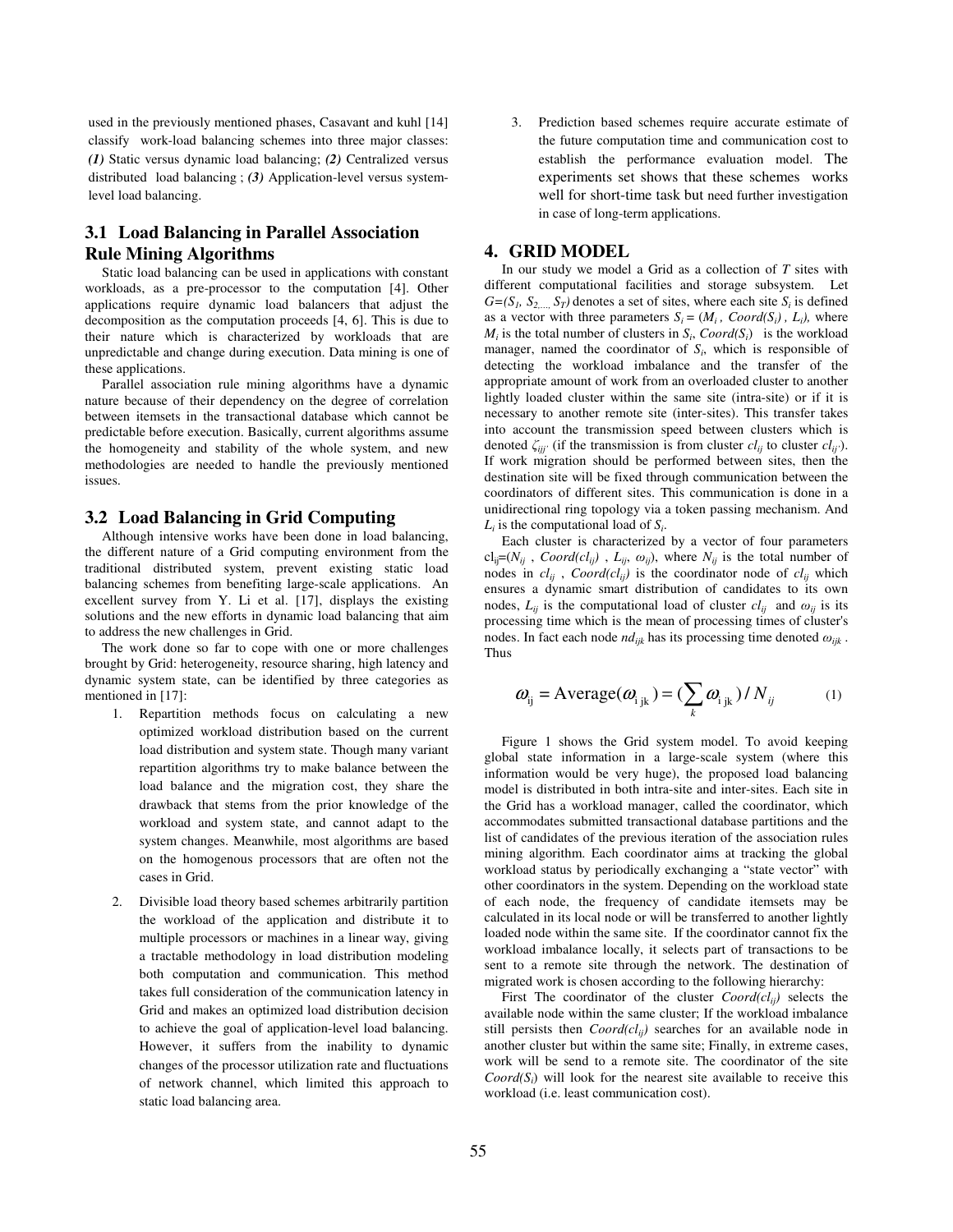

**Figure 1. The system model of a Grid.** 

Our model is fault-tolerant. In fact, it takes into consideration the probability of failure of a coordinator node. If the coordinator node does not give response within a fixed period of time, an election policy is invoked to choose another coordinator node.

# **5. PROPOSED DYNAMIC LOAD BALANCING STRATEGY**

Dynamic load balancing is necessary for the efficient use of highly distributed systems (like Grids) and when solving problems with unpredictable load estimates (like association rule mining). That is why we chose to develop a dynamic work load balancing strategy.

Our proposed load balancing strategy depends on three issues:

- 1. Database architecture (partitioned or not);
- 2. Candidates set (duplicated or partitioned);
- *3.* Network *communication parameter (bandwidth).*

The strategy could be adopted by algorithms which depend on candidate itemsets generation to solve the frequent set counting problem. It combines between static and dynamic load balancing

and this by *interfering before execution (i.e. static) and during execution (i.e. dynamic).* 

*Before execution:* To respond to the heterogeneity of the computing system we are using (Grid) the database is not just partitioned into equal partitions in a random manner. Rather than that, the transactional database is partitioned depending on the characteristics of different sites, where the size of each partition is determined according to the site processing capacity (i.e., different architecture, operating system, CPU speed, etc.). It is the responsibility of the coordinator of the site Coord(Si) to allocate to its site the appropriate database portion according to the site processing capacity parameters stored in its information system.

*During execution:* Our load balancing strategy acts on three levels:

- 4. Level one is the migration of work between nodes of the same cluster. If the skew in workload still persists the coordinator of the cluster *Coord(clij)* moves to the next level;
- 5. Level two depends on the migration of work between clusters within the same site;
- 6. And finally if work migration of the previous two levels is not sufficient then the coordinator of the overloaded cluster *Coord(clij)* asks from the coordinator of the site  $Coord(S_i)$  to move to the third level which searches for the possibility of migrating work between sites. Communication between the coordinators of different sites is done in a unidirectional ring topology via a token passing mechanism.

The following workload balancing process is invoked when needed. It is the responsibility of distributed coordinators to detect that need dynamically according to the charge status of their relative nodes: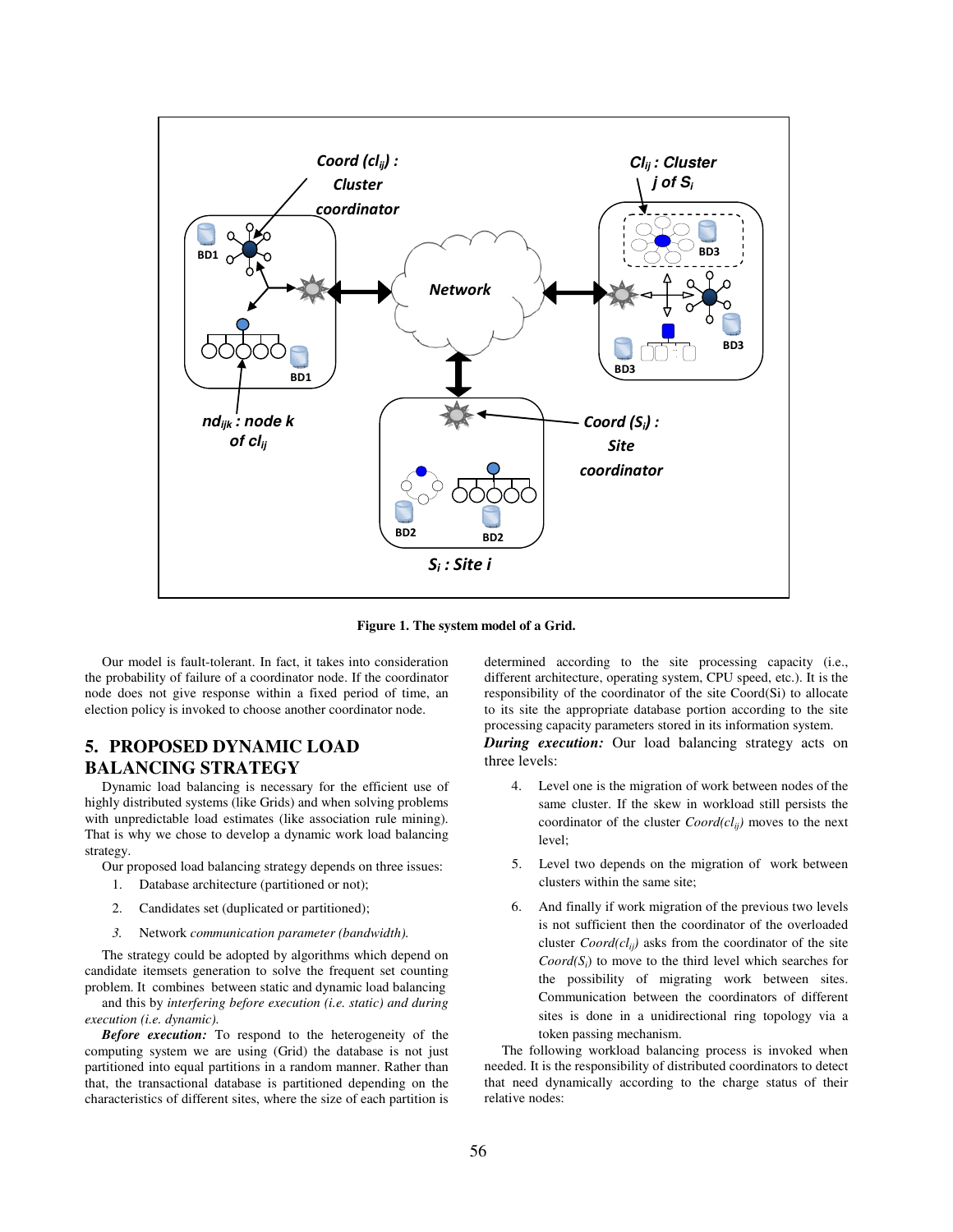

**Figure 2. The run time work load balancing strategy.** 

1. From the intra-site level, coordinators of each cluster update their global workload vector by acquiring workload information from their local nodes. From the Grid level, coordinators of different sites periodically

calculate their average workload in order to detect their workload state (overloaded or underloaded). If an imbalance is detected, coordinators proceed to the following steps.

2. The coordinator of the overloaded cluster makes a plan for candidates migration intra-site (between nodes of the same site) using equation *(2)*. If the imbalance still persist, it creates another plan for transactions migration inter-sites (between clusters of the Grid) using equation *(3)*.

$$
EET_{i,j} > Coefintra * (CCN_{i,j,k} + EET_{i,k})
$$
 (2)

$$
EET_{i,j} > Coefinter * (CCS_{i,p} + EET_{p,q})
$$
 (3)

Where  $EET_{i,j}$  is the estimated required processing time for node  $N_{i,j}$  of the site  $S_i$ ,  $EET_{i,k}$  is the estimated required time to process the same operations in another node  $N_{ik}$  of the same site Si in the case of equation (2),  $EET_{p,q}$  is the is the estimated required processing time in another node  $N_{p,q}$  of a remote site  $S_p$  in the case of equation (2),  $CCN_{i,j,k}$  is the communication cost between nodes  $N_{i,j}$  and  $N_{i,k}$  of the site  $S_i$ ,  $CCS_{i,p}$  is the communication cost between sites  $S_i$  and  $S_p$ , *Coefintra* is the coefficient of decision of the intra-site migration, and *Coefinter* is the coefficient of decision of the intersite migration.

 The previously mentioned two equations serves in ensuring that before performing any candidate itemsets migration between nodes within the same site, or transactions migration between different sites, the coordinator must guaranty that transactions or candidates migration will improve the performance of the Grid. The processing time at a local node must dominate (by a prefixed threshold) the processing time at a remote node added to it the time spent in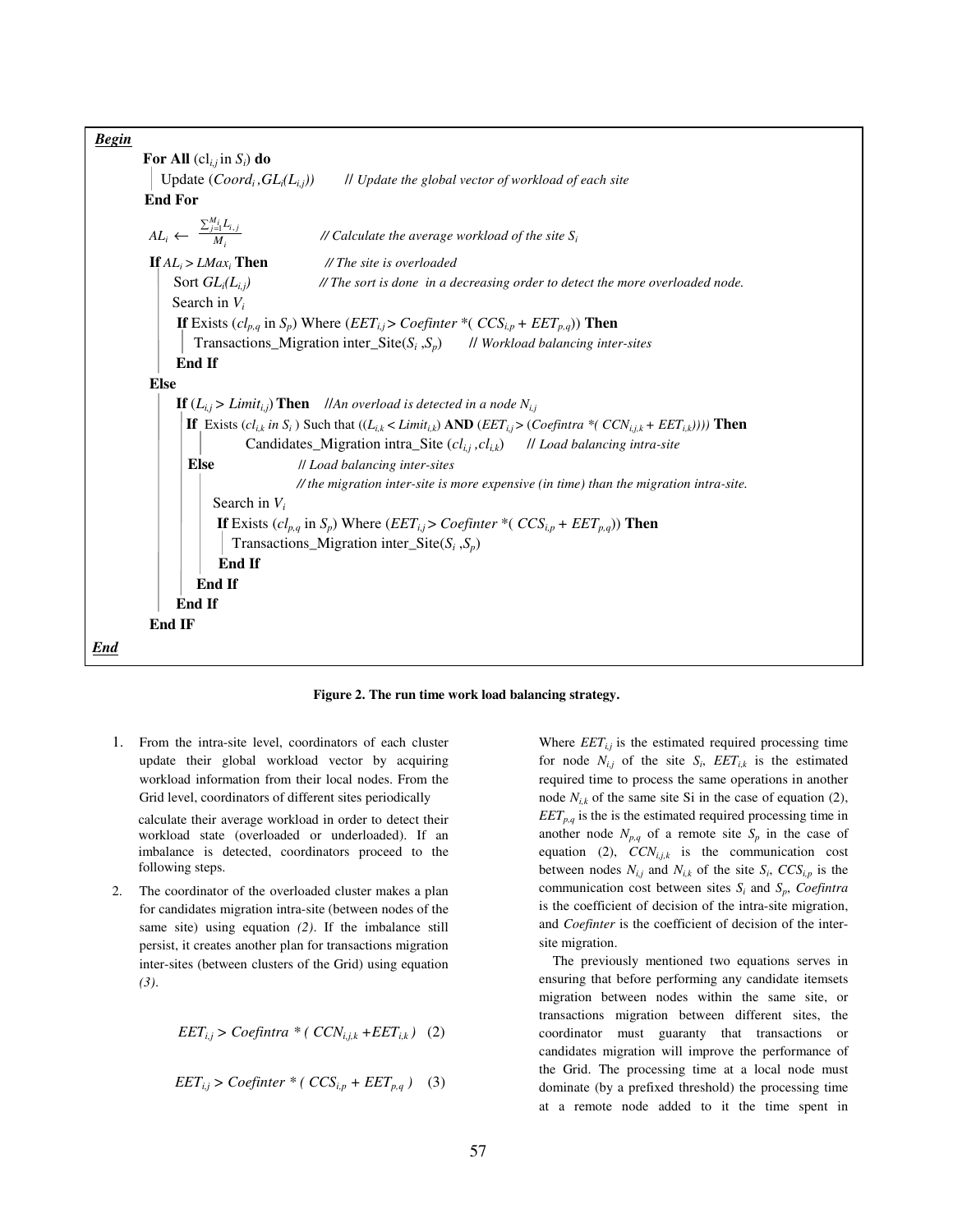communication and transactions (or candidates) movements. Otherwise, it will be better to process transactions (or candidates) locally. The definition of this coefficient of domination (or threshold) depends of the environment of execution and the size of data to be processed. The coefficient of the intra-site migration is smaller than the coefficient for the inter-sites migration, because the communication cost intra-site is much less than the communication cost inter-sites.

 The information used to characterize the load of a node, a cluster or a site are its current load represented by the number of instructions that need to be executed and its speed which is quantified in terms of number of executed instructions per unit of time. In our case all processing time estimates are calculated through the number of candidate itemsets generated at each iteration that the algorithm has to calculate their frequencies. The estimated required processing time  $EET_{i,j}$  for a node  $N_{i,j}$ is calculated by multiplying the cardinal of candidate itemsets generated at the beginning of a specific iteration by the node's processing time denoted  $\omega_{ii}$ . And this is done dynamically at the beginning of each iteration of the association rule mining algorithm.

3. The concerned coordinator (the coordinator of the overloaded cluster or the coordinator of the overloaded site) sends migration plan to all processing nodes and instructs them to reallocate the work load.

For each site  $S_i$ , the coordinator will execute the algorithm displayed in figure 2. Where  $Coord(S_i)$  is the coordinator node of the site  $S_i$ ,  $M_i$  is the number of computational clusters,  $GL_i$  is the global vector of workloads of all nodes in the site  $S_i$ ,  $AL_i$  is the average workload of the site  $S_i$ ,  $LMax_i$  is the threshold of the maximum workload of the site  $S_i$ ,  $L_{ij}$  is the local workload of the cluster  $cl_{ij}$  of the site  $S_i$ , *Limit<sub>i,j</sub>* is the threshold of the maximum workload of the cluster  $cl_{i,j}$  in the site  $S_i$ ,  $CCN_{i,j,k}$  is the communication cost between clusterd  $cl_{i,j}$  and  $cl_{i,k}$  of the site  $S_i$ , *EET*<sub>*i,j*</sub> is the estimated required time for cluster  $cl_{i,j}$  of the site  $S_i$  to complete the processing of remaining transactions data, *CCSi,p* is the communication cost between sites  $S_i$  and  $S_p$ ,  $V_i$  is the state vector of all the other coordinators in the Grid. The state of the coordinator of each site is stored in the vector with these information: *Id-site*, *CCSi,p* and *L<sup>i</sup>* . This vector is sorted by *CCSi,p* and  $L_i$  in order to construct a logical ring of communication between sites.

The state of imbalance of a cluster or a site is ascertained on the basis of the current load index, where this index is the ratio between the load and the speed of treatment. Practically this is done by dynamically defining (i.e. during each iteration of the association rule mining algorithm) the load balancing threasholds (*Limit<sub>i,j</sub>* for the cluster and *LMax<sub>i</sub>* for the site). Where *Limit<sub>i,j</sub>* is defined as the average initial load of *cli,j* added to it the standard deviation of the workloads of the nodes of *cli,j*. This help in measuring the scope of load changes between a cluster and its nodes. *LMax<sup>i</sup>* takes into consideration the average initial load of *Si* , added to it the standard deviation of the workloads of the clusters of *S<sup>i</sup>* .

#### **6. PERFORMANCE EVALUATION**

We evaluated the performance of the load balancing strategy proposed in section 5 by the use of Grid'5000 the experimental platform dedicated to grid research [1]. We implemented a parallel version of the sequential Apriori [11] and we added to it our work load balancing strategy. We conducted many experiments with different data sets and by varying the support threshold and the number of nodes used for execution.

#### **6.1 Case Study: The Apriori Algorithm**

The specific characteristics of the problem of frequent set counting associated with those of the computing environment (Grid) must be taken into account. While association rule mining method is based on global criteria (support, frequencies), we are only disposed by local (partial) data views due to the fact of distribution.

The treatment must be done on the entire database, comparing each partition of the base with all the others must be possible in order to be able to obtain global information.

Our goal is to limit the number of communications and synchronizations, and to be benefit as much as possible from the available computing power. This could be done by exploiting all possible ways of parallelism and if necessary by using a pipeline approach between dependent tasks in order to be able to parallelize the various stages of the frequent set counting algorithm.

In order to evaluate the performance of our workload balancing strategy we parallelized the sequential Apriori algorithm which is the fundamental algorithm for frequent set counting algorithms with candidates' generation. To reduce the number of accesses to the transactional database we used the depth-first Apriori proposed by W. Kosters et al. [16]. This version of Apriori needs only three passes over the transactional database, while classic Apriori needs k-passes (where k is the length of the maximal itemset). Data parallelism is not sufficient to improve the performance of association rule mining algorithms. Subsets of extremely large data sets may also be very large. So, in order to extract the maximum of parallelism, we applied a hybrid parallelisation technique (i.e. the combination of data and task parallelism). This could be done through searching inside the algorithm procedures for independent segments and analyzing the loops to detect tasks (or instructions) that could be executed simultaneously.

A hybrid approach between candidate duplication and candidate partitioning is used. The candidate itemsets are duplicated all over the sites of the Grid, but they are partitioned between the nodes of each site. The reason for partitioning the candidate itemsets is that when the minimum support threshold is low they overflow the memory space and incur a lot of disk I/O. So, the candidate itemsets are partitioned into equivalence classes based on their common *(k-2*) length prefixes. A detailed explanation of candidate itemsets clustering could be found in [8]. We can resume the important basic concepts of our parallelization method in what follows:

*Site:* 

- The transactional database is partitioned between sites according to the capacity of treatment of each site.
- Candidate itemsets are duplicated between sites (in order to reduce the communication cost between sites).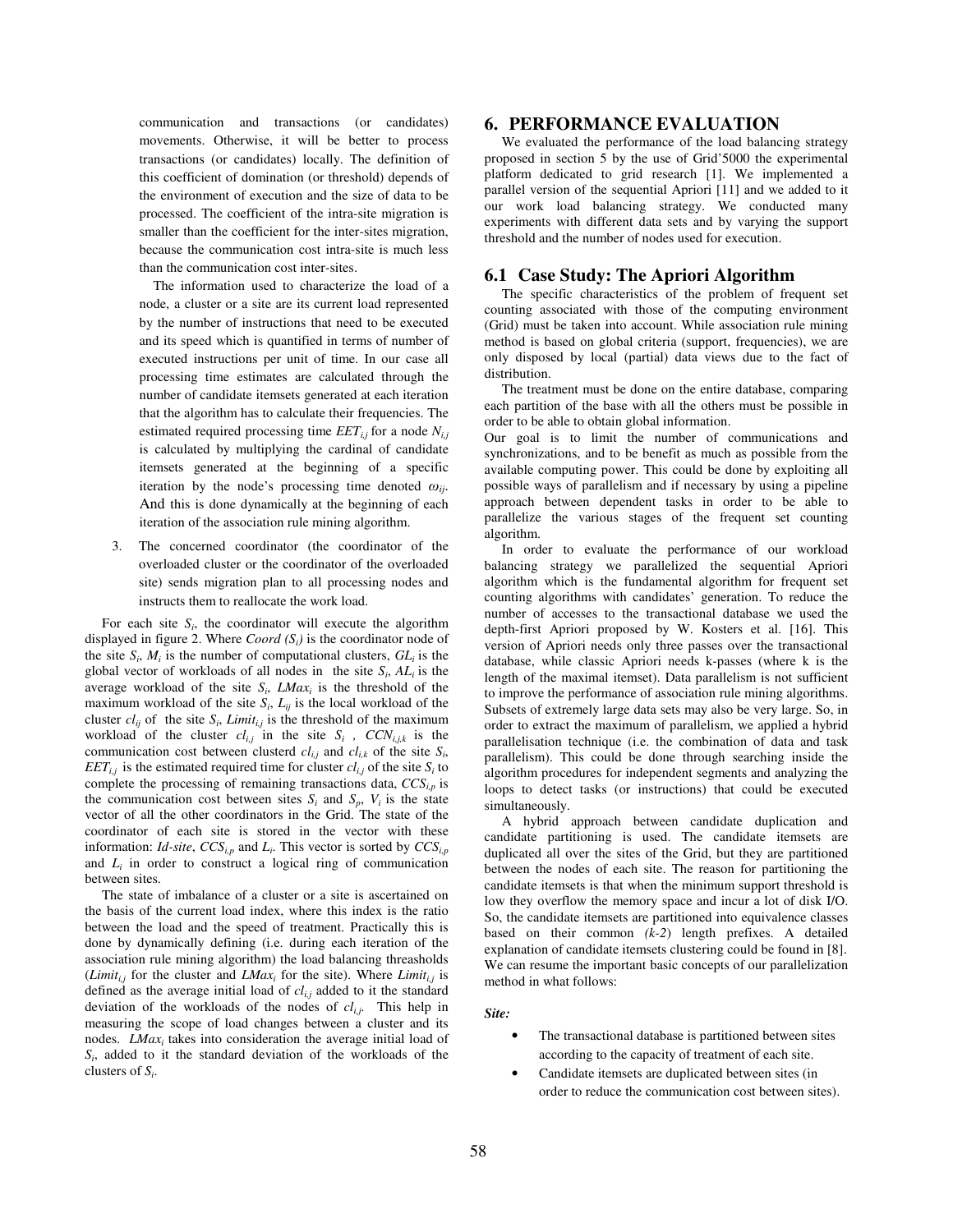#### *Cluster:*

- Every database partition is shared between nodes of the same site if they have the same storage subsystem, otherwise it will be duplicated.
- Candidates are partitioned between site's clusters (according to the capacity of treatment of the cluster)

#### *Node :*

- Receives a group of candidates from the coordinator of the cluster.
- Calculates their supports.
- Sends local supports to cluster's coordinator which performs the global supports reduction.

#### *Cluster's coordinator:*

- Distributes candidate itemsets between nodes according to their capacities. Candidates are distributed by their (k-1) commun prefix.
- Performs the global reduction of supports to obtain global frequencies.
- Responsible for workload balancing operation of his cluster

#### *Site's coordinator:*

- Search for the maximum loaded cluster (or site) and the minimum loaded cluster (or site).
- Migration of the necessary amount of work (candidates or transactions or both) from the maximum to the minimum loaded clusters or sites.

#### **6.2 Experimental Platform**

The performance evaluations presented in this section were conducted on Grid'5000 [1], a dedicated reconfigurable and controllable experimental platform featuring 13 clusters, each with 58 to 342 PCs, interconnected through Renater (the French Educational and Research wide area Network). It gathers roughly 5000 CPU cores featuring four architectures (Itanium, Xeon, G5 and Opteron) distributed into 13 clusters over 9 cities in France (Bordeaux, Grenoble, Lille, Lyon, Nancy, Orsay, Rennes, Sophia-Antipolis, and Toulouse).

We used heterogeneous clusters in order to generate the maximum workload imbalance. Nodes are interconnected within each cluster by a Gigabit Ethernet switch. All the nodes were booted under Linux on Grid'5000. Nodes were reserved by the reservation system which ensures that no other user could log on them during the experiments.

We achieved several experiments, by varying the number of sites, clusters and computational nodes. We will present in what follows only the results obtained by using two sites, each site containing two clusters and with 16 computational nodes distributed as follows: 3 nodes/cluster1, 2 nodes/cluster2, 4 nodes/cluster3 and 7 nodes/cluster4. We allocated clusters with different sizes to show the effectiveness of our approach in dealing with the heterogeneity of the system.

The datasets used in tests are synthetic, and are generated using the IBM-generator [12]. Table 1 shows the datasets characteristics.

**Table 1. Transactional databases characteristics** 

| <b>Database</b> | #<br><b>Items</b> | Avg.<br>Length | <b>Transactions</b> | <b>Database</b><br>size |
|-----------------|-------------------|----------------|---------------------|-------------------------|
| DB70T1M         | 4000              | 20             | 1000000             | 70 Mb                   |
| DB100T13M       | 4000              | 25             | 1300000             | 100 Mb                  |

Figure 3 depicts the execution time obtained from running the parallel version of Apriori without the work load balancing strategy and the time obtained when the strategy is embedded in the parallel implementation. The database is initially partitioned over different sites, where the size of different portions depends on the site's capacity (CPU speed, memory size, available disk space ...). We can clearly see that the parallel execution time with





**Figure 3. Run time with and without load balancing for different support values**.

work load balancing outperforms the time needed for the parallel execution without taking care to the load imbalance that may occur during the execution of the association rule mining algorithm.

Our work load balancing strategy has reduced the execution time of the second data set (DB100T13M) about 40% for very small supports and 20% for larger supports. This shows that as the size of the dataset is large and with small support values (which increases the size of generated candidate itemsets), the amount of work increases. Therefore the probability of work load imbalance between processors is bigger.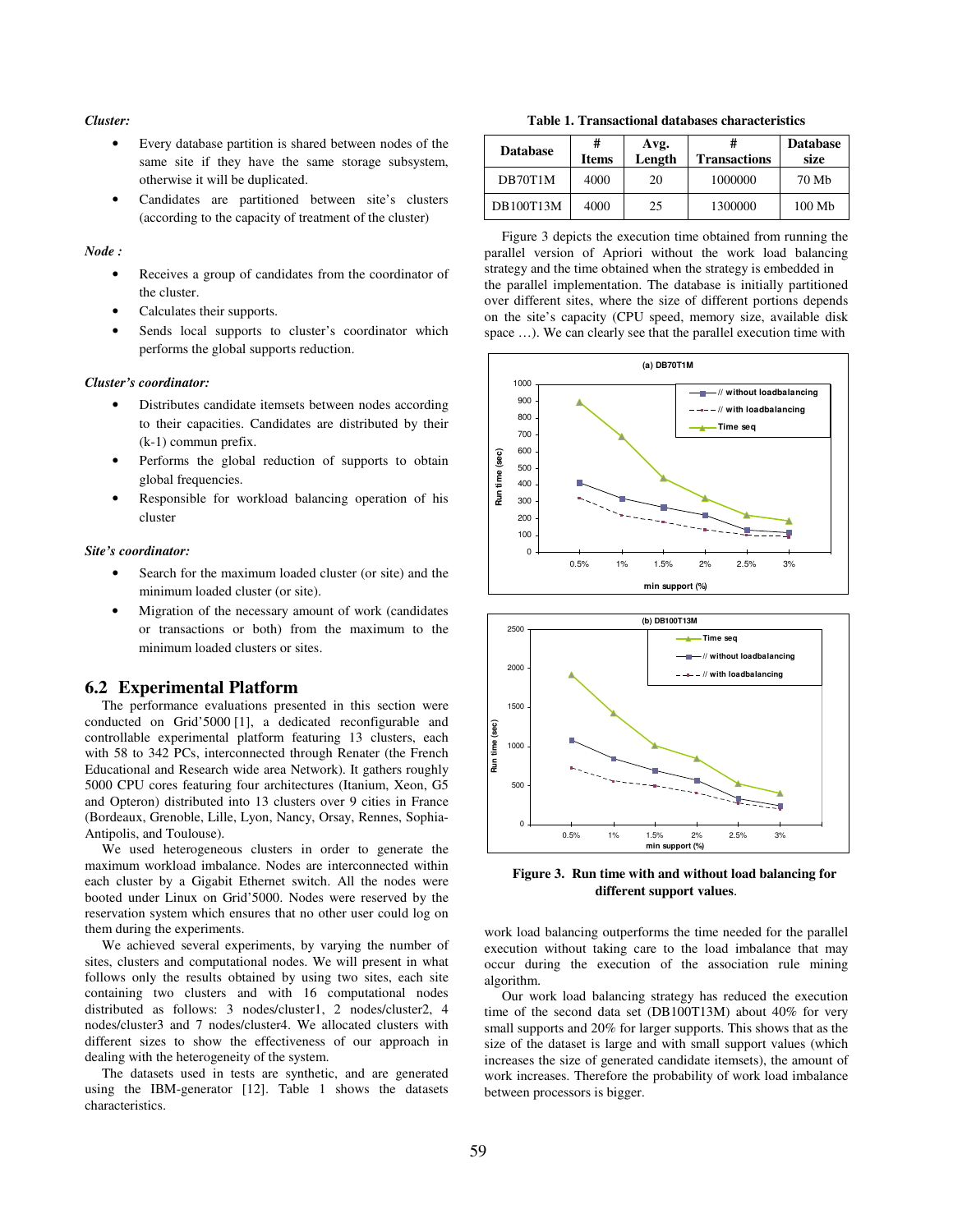Figure 4 shows the time needed for workload balancing (work migration and communication). It is clear that computation time dominates the time needed for communication and work migration, which means that the overhead caused by the proposed workload balancing strategy could be negligible.

We also tried to use small data sets (like mushroom and chess with Kb sizes) and the results from the experiments show us one important issue of data mining on grids. When the data set used is not big enough, the number of parallel nodes used should be decreased or there will not be any improvement on execution time. The overhead of transferring data and results is too big when compared with computing time needed for smaller sets.





Figure 5 illustrates the speedup obtained as a function of different support values. We can clearly see that for both datasets we achieved better speed up with the load balancing approach.

The drop in speedup for relatively higher support values is due to the fact that when the support threshold increases the number of candidate itemsets generated decreases (i.e. less computation to be performed). In this case it would be better to decrease the number of nodes incorporated in execution so that the communication cost will not be higher than the computation cost. In fact, there is not a fixed optimal number of processors that could be used for execution. The number of processors used should be proportional to the size of data sets to be mined. The easiest way to determine that optimal number is via experiments.

The first iteration of association rule mining algorithm is a phase of initiation for workload balancing (i.e. creating state vectors and processing time estimates, etc). For the first dataset (DB70T1M) the algorithm performed 10 iterations in order to generate all possible frequent itemsets. Candidate itemsets migration (intrasite) is initiated two times during the second iteration, and once during the third and fourth iterations.

For the second data set (DB100T13M) candidate itemsets migration (intra-site) is launched two times during the second iteration, and transaction migration (inter-sites) is established during the third iteration. Another candidate itemsets migration was needed during the fifth and seventh iteration. The algorithm for the second data set iterates 14 times in order to generate all possible frequent itemsets.



**Figure 5. Comparing the speedup of parallel Apriori with and without load balancing** 

## **7. CONCLUSION**

Data mining could be applied to a diversity of domains, where there exist huge amounts of data that need to be analyzed in order to provide useful knowledge. The knowledge gained can be used in applications ranging from business management, production control, and market analysis, to engineering design and science exploration. As an example of applications that provides ample